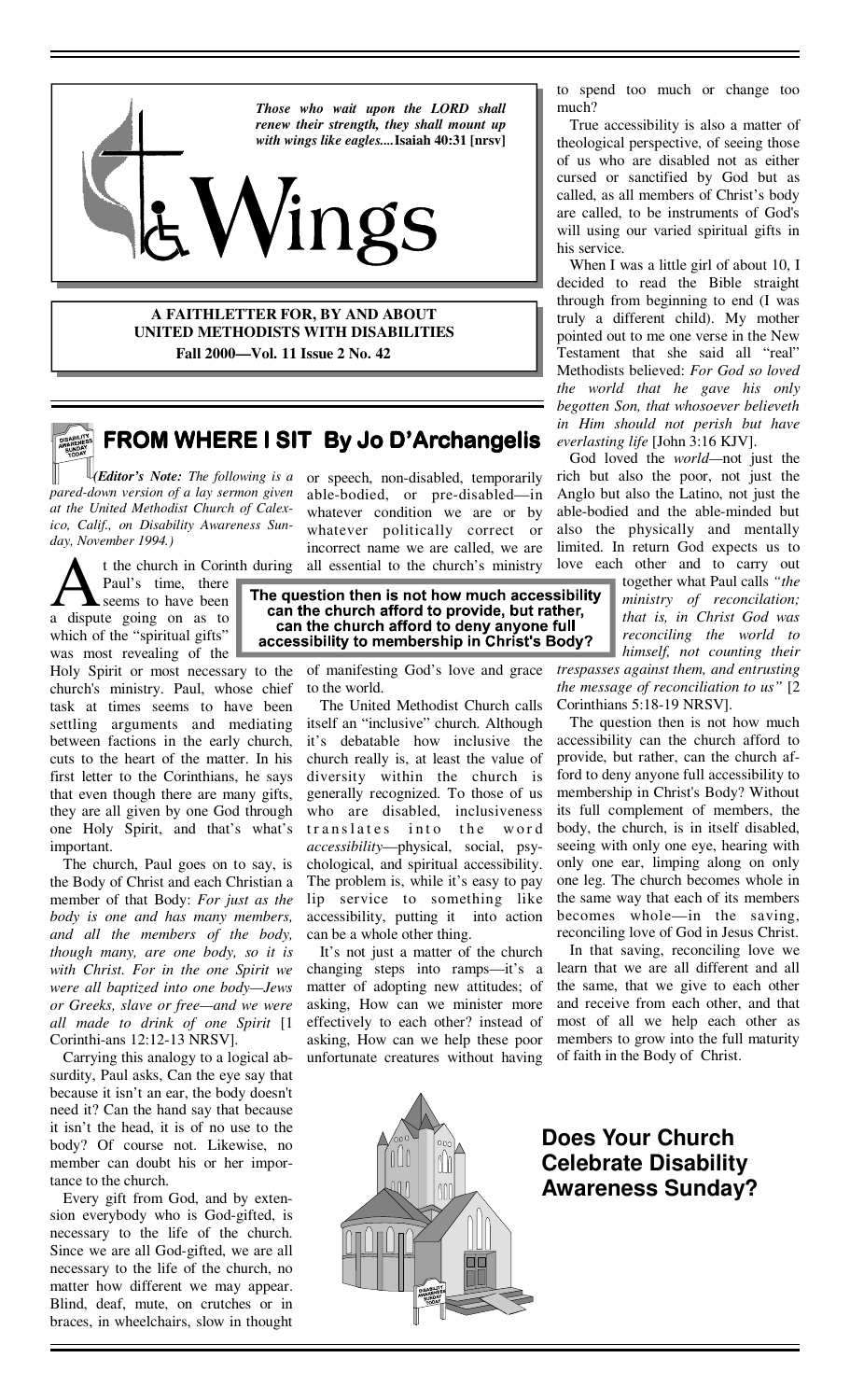

*(Editor's Note: Readers' communications published in Wings are subject to alteration in regard to grammar, spelling, punctuation, clarity, length, and the whims of the editor.)* 

### **SHAYA AND JOHN WESLEY**

 As one pastor who has used the story of Shaya on Easter morning this year, I found your analysis of it a bit harsh [Wings, Summer 2000].

 As you mention in your column, "I really have problems with [the father's] emphasis on perfection." Perfection is an interesting theological concept. John Wesley wrote about Christian Perfection but not so eloquently as to be persuasive.

 As I have struggled with this idea for some time, I think what Wesley meant to say was: We all need to be moving toward Christian Perfection. This perfection is actually achievable in moments when we offer ourselves in selfless, God-like love. But it is not sustainable for long; we are too human and too selfish. Even the vanity of feeling good about an act of selfless love steals the moment from us. But "We are going on to perfection" is still one of the strongest statements of the Methodist Church.

 In the story, the boys on the field in one brief selfless moment share the joy of playing baseball with Shaya. Do they manipulate the play? Sure. Do they enjoy helping Shaya? Yes! Is it good clean fun that they can all enjoy? Yep. Is it perfection? Yes.

 The story the father told was his way of grasping at the blessings of his

**Awesome Angel** 



son's condition. Does he have a lot more work to do? Sure, without doubt. But it is his story and his growth and that is not a bad thing. Rev. Steve Petty St. Andrew's by the Sea UMC San Clemente, California RevSteveP@aol.com

## **DISABILITY NO BIG DEAL**

 For most of my experience in the South, disability is a *non-issue* because there are disabled members of most church families. We have grannies with walkers, grandpas with wheelchairs, mommas with retarded children, mentally disabled brothers, alcoholic sons, nursing home saints, terminally ill, blind, deaf, crippled and pregnant. It's not that big a deal. I have yet to see a sign, policy, or practice in any church that says "No walkers, wheelchairs, or retarded members of your family."

 Disability becoming a significant issue for United Methodists does not seem to be a logical possibility because all UMs and their family members become disabled in time and that usually *before* they lose influence over the affairs of the local church.

 The disabled are all members of the church I serve! Even the retarded because they were baptized as children, received communion, and made decisions to receive Christ through confession of faith. Two of the retarded members are adult relatives of present or former members of the church. One is in an adult Sunday school class by





choice and the other in the youth class by choice. One is a member of the UMM and helps serve and pray at the men's prayer breakfast and the other more involved with youth activities. They are made to feel welcome because they are there and related to other members. They are included in terms of what they are willing to contribute.

 We have done the same with the deaf. The deaf now teach the youth how to sign. Not because of any program but because a deaf young adult was a member of a church family and received into membership, and the younger youth wanted to know how to sign. Now she is part of our youth program because she was a member and wanted to give something others wanted. No special program or ministry just a willingness to take the membership vows seriously.\*

> Rev. John Warrener Palmyra Road UMC Albany, Georgia jwarrene@ucmpage.org

#### **A PECULIAR COMPLIMENT**

 Have you ever had it said to you as a peculiar kind of compliment, "When I think I have it bad, I think of you and my problems seem like nothing"? I even had an old boyfriend who was going through a divorce call me and say, "I just needed to talk to someone who has it worse than me right now."

 Are people really so insensitive that they believe it is proper to use the sufferings of others as some kind of endorphin for themselves? Sure, I have my share of suffering, but I also feel that that is not the totality of who I am. I love to laugh and joke with people. I'm also capable of offering comfort to another—not by sharing that I have it worse than they and so their problems are of no consequence but by showing that I care for them. Yes, their problems are bad and I want them to feel free to share them with me. But if I look upon the suffering of another as something to make me feel better about myself, that's being rather sick.

 Jesus suffered more than any of us can ever know. If we need to compare our sufferings with someone else's in order to feel that are problems are not really so bad, then we should compare ourselves to him and not insult our disabled brothers and sisters!

> Rev. Dr. Susan Lemly Capistrano Beach, California RevDoc45@aol.com

> > \*Originally posted on the Cal-Pac e-mail group list.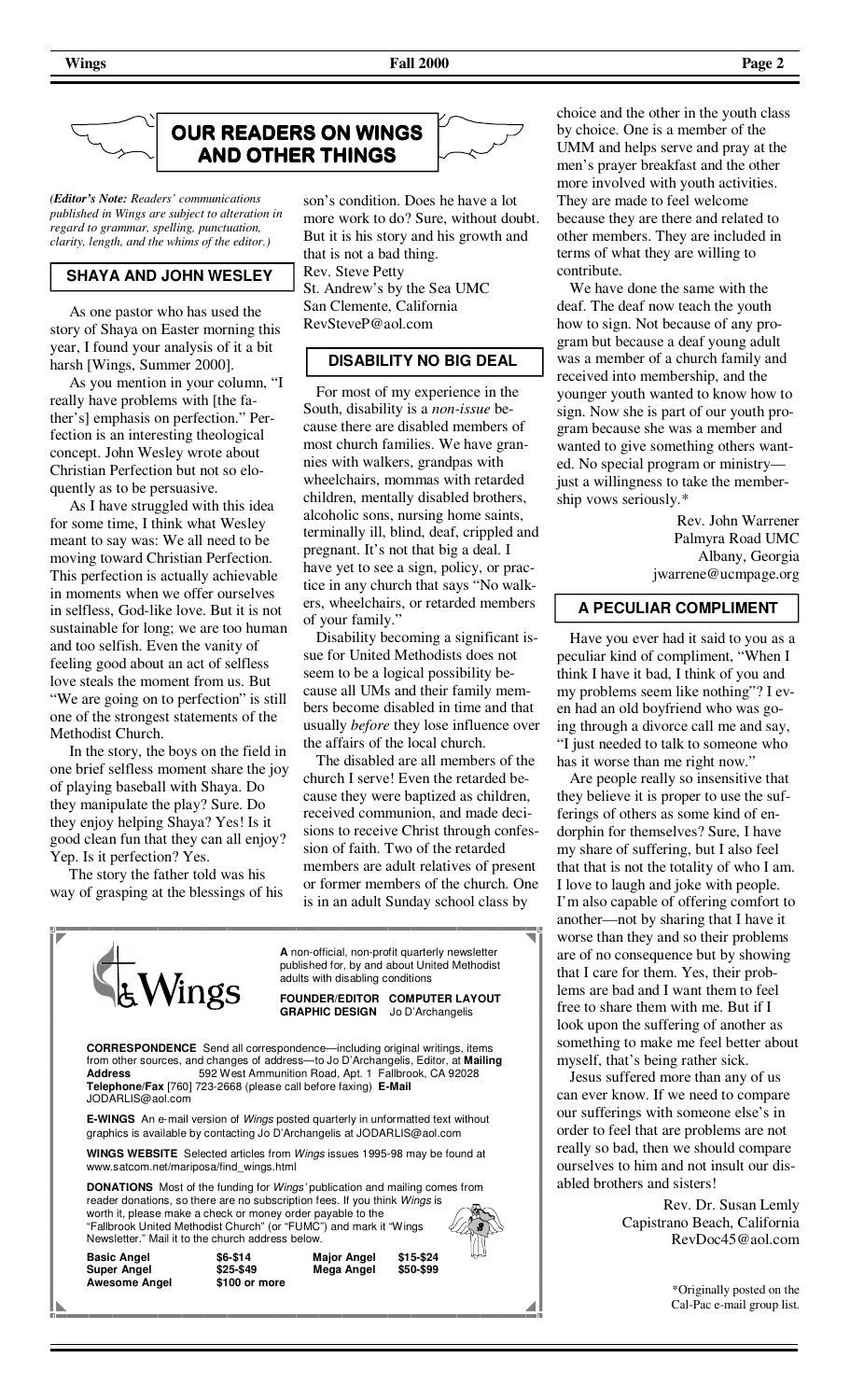## **UM QUADRIPLEGIC GIFTS HER CROWNING GLORY TO OTHERS By Terra Temple**

 ine years ago, Berta Dickerson had the accident that changed her life. In the months that followed, she and her family received an outpouring of love, prayer, and financial assistance that helped them through that difficult time. So when Dickerson learned a few months ago that she could help others, the 43 year-old quadriplegic responded immediately. She cut her

hair. "My hair was too

long to manage with the chair," said Dickerson, a member of East Dyersburg [Tenn.] United Methodist Church. "It was down between me and the chair. I wanted to get 6 inches cut off, but I didn't want to throw it away."

 She remembered hear-ing about a place that makes wigs using donated hair—Locks of Love, a...non-profit organization that provides...hair-pieces for financia lly disadvantaged children...suffering from long-term medical hair loss [**Ed.:** S*ee below right for more information*].

 However, when Dickerson learned the organization accepts a minimum 10 inches of hair, she had to think about it. "I took a month to decide, because I didn't want it short," she said. "I had always gotten compliments on my hair—how healthy it was, its color, its length."

 In April she took the plunge. She and her husband, Earl, pastor of the Dyersburg church, visited her hairstylist. "Earl held the ruler, and they cut off a



# **JOURNEY**

**A**s a bird struggles through a storm then soars on calmer breezes, so joy can come to us from sorrow given to our God. Not a surface-skimming happiness vanishing in the gloom, not a rigid explanation of the dark, joy rests deep within as we sense Christ travels through the tumult with us, holds up our weary wings, and rejoices with us as we rise toward home. **— Roberta Porter —**

**From** *Alive Now* **[November/December 1999]**

foot," she said. "He told me that a week later. I didn't want it short, and I got it 2 inches shorter [than I thought I would]."

 Dickerson had the accident that left her paralyzed on Jan. 1, 1991, when her family lived in western Kentucky. Several months earlier, Dickerson had accepted the Lord into her life, and her faith proved instrumental in helping

"In that moment God replayed in Earl's mind the oath he had taken on our wedding day...'in sickness and in health...for as long as you both shall live.""

> her deal with her injury. Though Dickerson had been a preacher's wife since 1985, it was in name only. "I wouldn't attend Sunday school and made all kinds of excuses to skip church," she said. "My family didn't go to church (when I was growing up)."

> She and Earl had met in June, 1984, when she was a licensed practical nurse at Methodist Central Hospital in Memphis, and they were married the following year. Six months later, her daughter, Kari, from a previous marriage came to live with them in Benton, Ky., where Earl was pastor of Pleasant Grove United Methodist Church. Using work and nursing school as excuses, Berta still wouldn't attend church. But after she got her degree and her job changed, the excuses ran out. She began attending more, and in April, 1990, "I accepted the Lord."

> "On January 1, 1991, Satan had enough. He wanted us stopped," she add

-ed. She and Kari, who was 10 at the time, were on their way to meet with Dickerson's prayer group. They were 2- 1/2 miles from home. "We were talking, and I missed my turn. I decided to take the next road even though I wasn't familiar with it," Dickerson said. "Suddenly, as we topped a hill, there was a stop sign. I couldn't stop. We went under the trailer of an 18-wheeler...."

 The car was so compressed, no one checked for survivors until Dickerson's cousin arrived on the scene. Both Dickerson and Kari were still alive. Kari had cuts that required stitches;

Dickerson's neck was broken. In the weeks that followed, D i c k e r s o n ' s neurosurgeon told her

husband that, if she lived, she "would be brain-damaged, venti-latordependent, and bedridden for life—a vegetable..."Dickerson wrote in her testimony.

 "He offered some simple things that could be 'not' done so I would die, quickly and pain-free. In that moment God replayed in Earl's mind the oath he had taken on our wedding day...'in sick-ness and in health...for as long as you both shall live."

 Dickerson said her first memory after the accident was of being in the hospital, and her younger sister, Bobbi, telling her it "would be OK, that God said I would walk again"...In 1992 they learned her spinal cord was still intact but was swollen at the injury site, not severed or shriveled like [*sic*] they thought.

 "We believe God's going to heal me," Dickerson said. In the months and years that have followed, with the care *(CROWNING continued on page 4)* 

# <u>ojuunnunnunnunnunnunnunnun valtiomaan valtiomaan valtiomaan valtiomaan valtiomaan valtiomaan valtiomaan valti</u> <u>na kwa mana mama mana mana mana mana mwaka wa mwaka wa mwaka wa mwaka wa mwaka wa waka wa waka wa waka wa wak</u> <u>un ganada gan baharan dan ma</u>

- **LOCKS OF LOVE** is a non-profit, Florida-based organization that provides custom-made, vacuum-cap hairpieces to children under 18 who have long-term hair loss due to a medical condition. Begun in 1997, the organization has already helped about 200 children throughout the United States. It accepts hair of any color from males and females of all ages and races.
	- Since most of the children it helps are girls who want long hair, minimum donations of 10 inches are requested. Donors arrange their clean, dry hair in a ponytail or braid before cutting (wigs, falls, or synthetic hair are not accepted). The hair bundle is then put into a plastic bag and mailed to the organization. It takes 12 donated pony-tails/braids and 4 months of assembly to make a single hairpiece.
- Locks of Love provides children with the hairpieces and their subsequent maintenance either free of charge or on a sliding scale based on the ability of those responsible for the children to pay. On the commercial market, the same type of custom hairpiece would start at \$3,000.
- For more information about Locks of Love, call [888] 896-1588 or visit www.locksoflove.org on the World Wide Web.